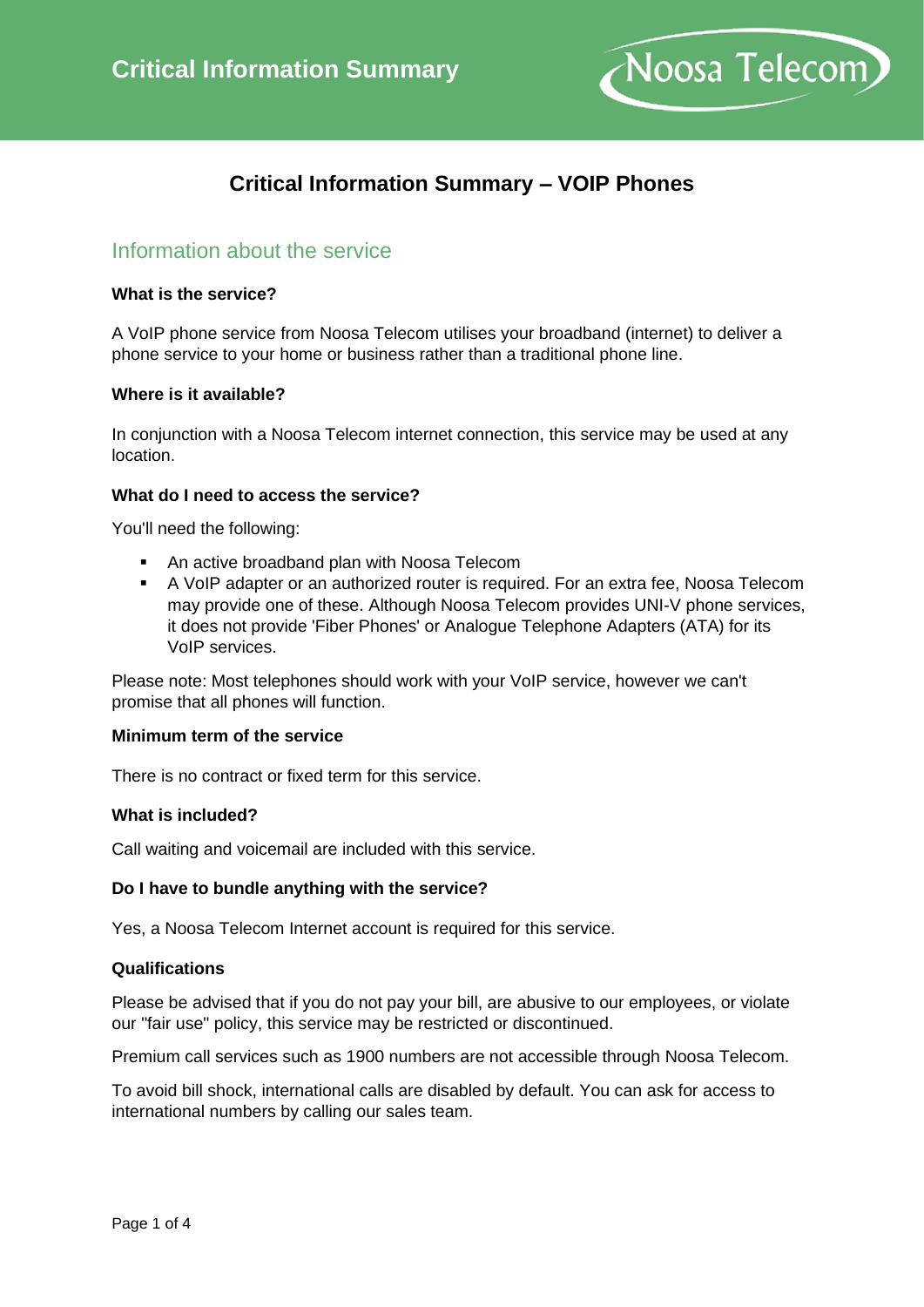OptiComm and NBN's equipment do not come with a battery backup power supply, and neither does any customer equipment. This implies that you will not be able to make calls during a power outage, including emergency service calls.

Noosa Telecom)

The maximum monthly sum for all Noosa Telecom VoIP plans is \$150. On application, caps may be increased if the customer passes a credit check.

Please be aware that Noosa Telecom does not provide priority access to phone line customers with diagnosed life-threatening illnesses. If you require priority assistance, please contact Telstra.

Please contact your device maker about transferring these services to the NBN or OptiComm if you have a fax machine, EFTPOS terminal, security alarm, or medical alert.

## Information about pricing

| Service to be provided:       | Uses your broadband (internet) to provide a phone<br>service to your home, instead of a standard phone line. |  |  |  |
|-------------------------------|--------------------------------------------------------------------------------------------------------------|--|--|--|
| Minimum monthly charge:       | $$0 - $20$ (plus calls)                                                                                      |  |  |  |
| Maximum monthly charge:       | $$0 - $20$ (plus calls)                                                                                      |  |  |  |
| Early termination max charge: | \$0.00                                                                                                       |  |  |  |
| Minimum term applicable:      | 1 Month                                                                                                      |  |  |  |

## **Monthly charges**

| Plan name                 | Minimum monthly charge |
|---------------------------|------------------------|
| Casual                    | \$0.00                 |
| Everyday                  | \$10.00                |
| <b>International Talk</b> | \$20.00                |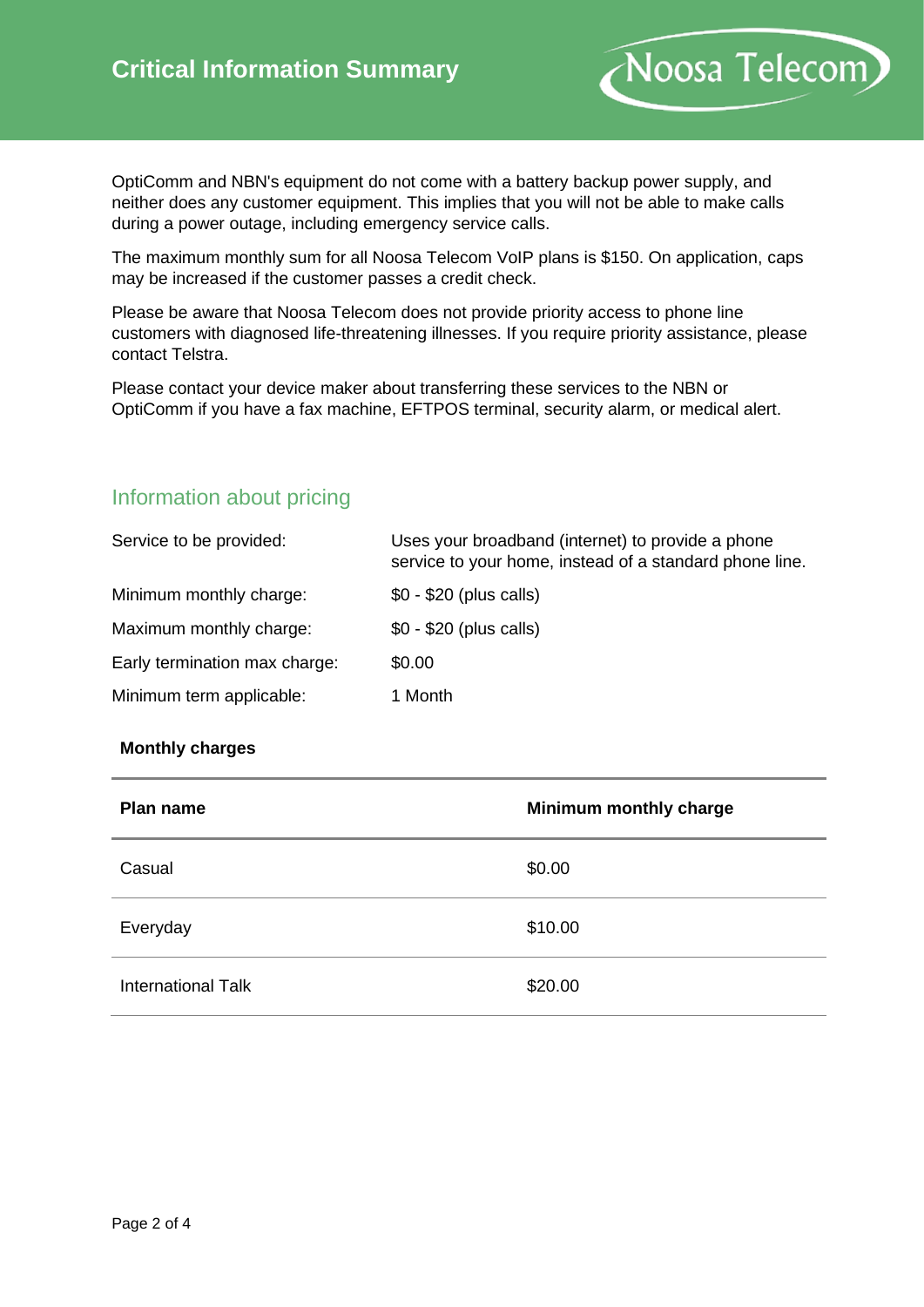

## **Call Charges**

| Plan name          | Calls to<br>other<br><b>Noosa</b><br><b>Telecom</b><br><b>VOIP</b><br><b>Services</b> | Local<br><b>Calls</b>      | <b>National</b><br><b>Calls</b> | Calls to<br>mobiles | <b>International</b> | 1300 & 13   |
|--------------------|---------------------------------------------------------------------------------------|----------------------------|---------------------------------|---------------------|----------------------|-------------|
| Casual             | Included                                                                              | 15 <sub>c</sub><br>untimed | 15 <sub>c</sub><br>untimed      | 22c per<br>minute   | Varies               | 35c untimed |
| Everyday           | Included                                                                              | Included                   | Included                        | Included            | Varies               | 35c untimed |
| International Talk | Included                                                                              | Included                   | Included                        | Included            | Varies               | 35c untimed |

Please note:

- International Talk plan also includes \$15 of 'Talk Time' credit that can be used for 1300 & 13 numbers as well as International calls (selected destinations only).
- Because some countries are considered to be extremely high-risk, they may be off limits.
- Our current phone plans all contain no flagfall costs, except:
	- o 1223 National Directory Assistance (\$0.715 flagfall inc. GST)
	- o 1225 International Directory Assistance (\$2.145 flagfall inc. GST)

## **Standardised cost information**

A call to a standard national mobile number costs 22c per minute with no flagfall (on our Casual plan), or is free on our Everyday or International Talk plans.

### **Set-up fee**

This service does not have a set-up fee.

### **Equipment fees**

A VoIP adapter or an authorized router can be provided by Noosa Telecom. The cost will vary depending on the type of device.

### **Exit fees**

This service does not have any exit fees.